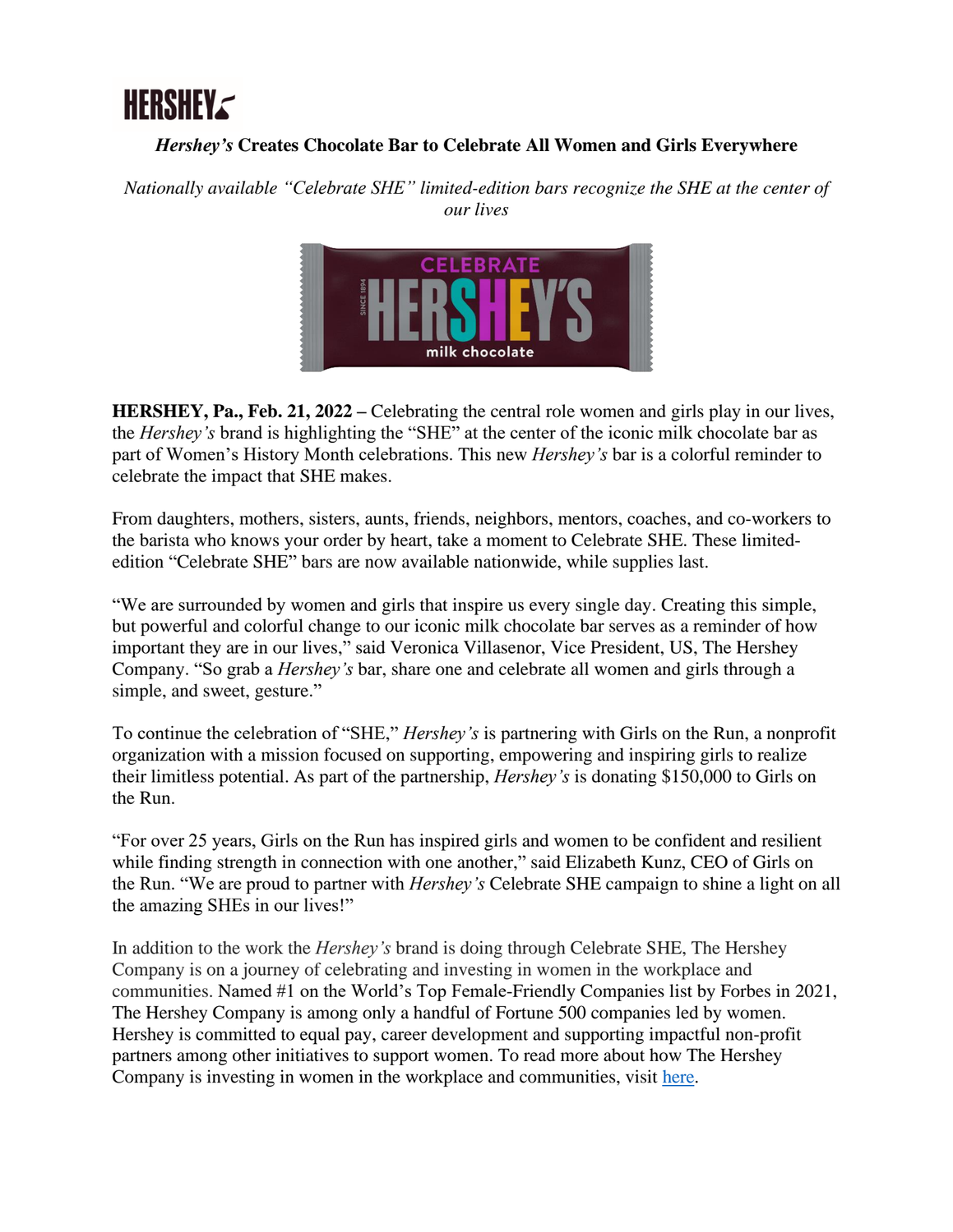# **HERSHEYS**

Want to Celebrate SHE? Share a photo and story of a woman or girl you're celebrating on Facebook, Twitter and Instagram with the hashtag #CelebrateSHE. *Hershey's* will share some of these stories on social channels throughout the entire month of March, in recognition of Women's History Month.

You can learn more about the Celebrate SHE campaign [here.](https://www.hersheyland.com/hersheys) Be sure to watch the special [Celebrate SHE ad](https://www.youtube.com/watch?v=ZnZviPXGZZE) featuring multi-talented star Mindy Kaling.

"Girls Rule. Celebrate Accordingly," exclaimed Mindy Kaling.

Let's all celebrate together.

#### **About The Hershey Company**

The Hershey Company is headquartered in Hershey, Pa., and is an industry-leading snacks company known for bringing goodness to the world through its iconic brands, remarkable people and enduring commitment to help children succeed. Hershey has approximately 17,000 employees around the world who work every day to deliver delicious, quality products. The company has more than 90 brands around the world that drive more than \$8 billion in annual revenues, including such iconic brand names as *Hershey's, Reese's*, *Kit Kat®*, *Jolly Rancher, Ice Breakers, SkinnyPop*, and *Pirate's Booty*.

For more than 125 years, Hershey has been committed to operating fairly, ethically and sustainably. Hershey founder, Milton Hershey, created the Milton Hershey School in 1909 and since then the company has focused on helping children succeed.

To learn more visit [www.thehersheycompany.com](https://urldefense.com/v3/__https:/nam11.safelinks.protection.outlook.com/?url=https*3A*2F*2Fwww.globenewswire.com*2FTracker*3Fdata*3D_IE9JqKSyrOVcZW101G9-94buLvsr5kg4N_lpSXgOFcLLyxdpKTV2RcfLtjoX6sDnsM1-4ohjJ0vF4NNzcI47RXUi14rAItVGUYBm-Wh_ns*3D&data=04*7C01*7Ckrdugan*40hersheys.com*7C253068144d6f4a91f48f08d9dc4e3b1c*7C90254b37ddd64784a73c67a28484e423*7C0*7C0*7C637783050948600317*7CUnknown*7CTWFpbGZsb3d8eyJWIjoiMC4wLjAwMDAiLCJQIjoiV2luMzIiLCJBTiI6Ik1haWwiLCJXVCI6Mn0*3D*7C3000&sdata=tZrdwlkOavtz1iiKvQQ4ISPGCi1RObGbx3VE*2Bn8g*2BAc*3D&reserved=0__;JSUlJSUlJSUlJSUlJSUlJSUlJSUlJQ!!HhhKMSGjjQV-!p_lPzTn5Xxhdol1SwEM0LRN8VNcxxNtOuP_yN2ELruv-WhOC-oGDRmlkMHw8ozm6TR9rVA$)

Follow: **[Twitter](https://c212.net/c/link/?t=0&l=en&o=3410416-1&h=611596156&u=https%3A%2F%2Ftwitter.com%2Fhersheycompany&a=Twitter%C2%A0)** [LinkedIn](https://c212.net/c/link/?t=0&l=en&o=3410416-1&h=3870627885&u=https%3A%2F%2Fwww.linkedin.com%2Fcompany%2Fthe-hershey-company%3Ftrk%3Dtop_nav_home&a=LinkedIn%C2%A0) [Facebook](https://c212.net/c/link/?t=0&l=en&o=3410416-1&h=3472230553&u=https%3A%2F%2Fwww.facebook.com%2FHersheyCompany%2F&a=Facebook%C2%A0) [YouTube](https://c212.net/c/link/?t=0&l=en&o=3410416-1&h=676040315&u=https%3A%2F%2Fwww.youtube.com%2Fhersheycompany&a=YouTube%C2%A0) [Instagram](https://c212.net/c/link/?t=0&l=en&o=3410416-1&h=2072589090&u=https%3A%2F%2Fwww.instagram.com%2Fhersheycompany%2F&a=Instagram%C2%A0)

###

CONTACT: Kaylee Dugan/The Hershey Company  Phone: 717-203-3113  [krdugan@hersheys.com](mailto:krdugan@hersheys.com)

Katharine Morey/FleishmanHillard

Phone: 440-836-2979 [katharine.morey@fleishman.com](mailto:katharine.morey@fleishman.com)